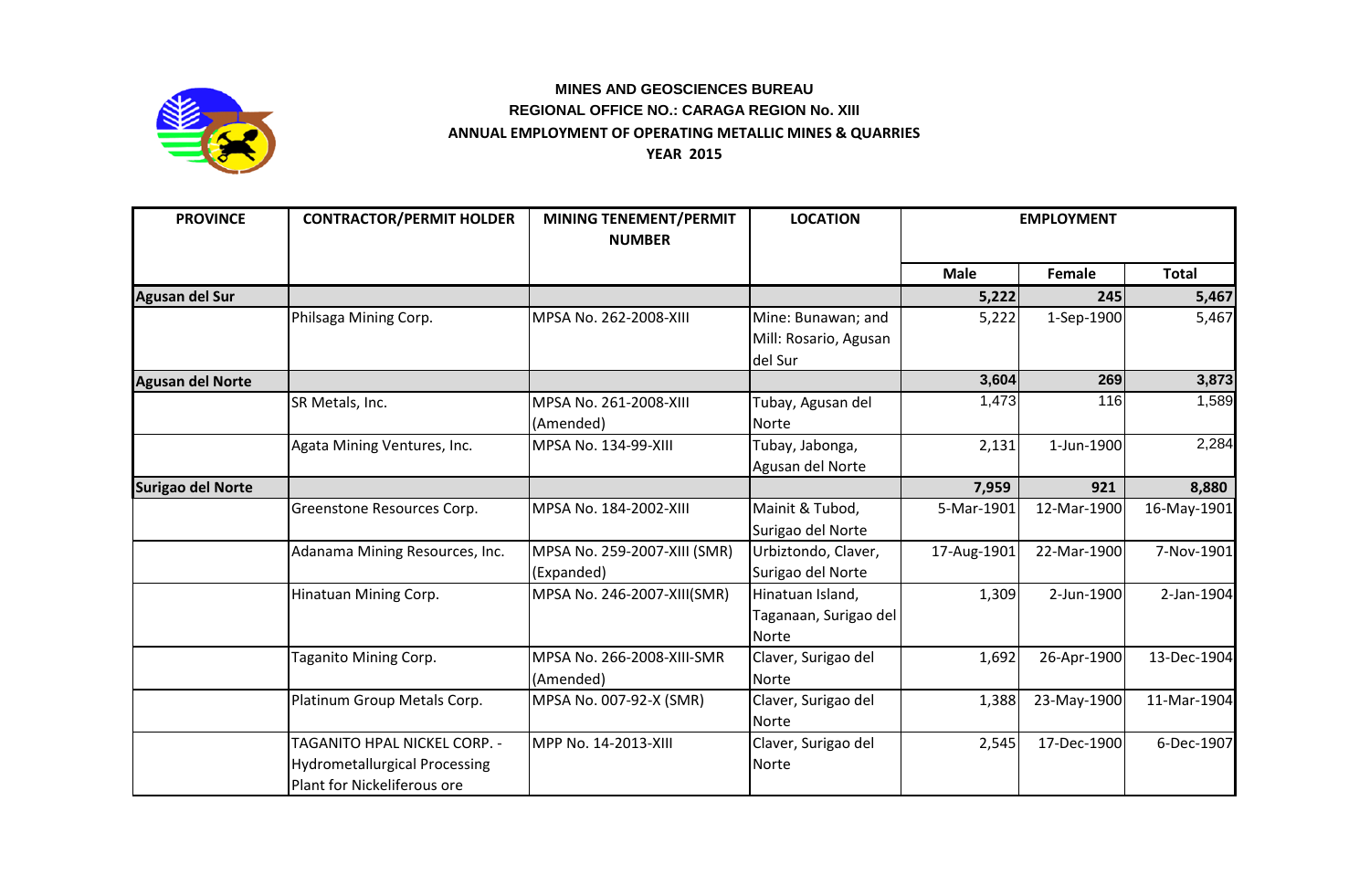| Surigao del Sur |                                                                                       |                                                                                |                                          | 6,813       | 8-Dec-1900  | 7,156       |
|-----------------|---------------------------------------------------------------------------------------|--------------------------------------------------------------------------------|------------------------------------------|-------------|-------------|-------------|
|                 | Carrascal Nickel Corp.                                                                | MPSA No. 243-2007-XIII (SMR)                                                   | Carrascal, Surigao del<br>Sur            | 2,625       | 21-May-1900 | 2,767       |
|                 | Marcventures Mining & Dev't.<br>Corp.                                                 | MPSA No. 016-93-XI (SMR)                                                       | Cantilan & Carrascal,<br>Surigao del Sur | 1,666       | 22-Apr-1900 | 1,779       |
|                 | CTP Construction & Mining Corp. -<br><b>Adlay Project</b>                             | MPSA No. 018-93-XI (SMR)                                                       | Carrascal, Surigao del<br>Sur            | 2,366       | 19-Mar-1900 | 2,445       |
|                 | CTP Construction & Mining Corp. -<br>Dahican Project                                  | MPSA No. 158-2000-XIII (SMR)                                                   | Carrascal, Surigao del<br>Sur            | 4-Jun-1900  | 9-Jan-1900  | 13-Jun-1900 |
| Dinagat Islands |                                                                                       |                                                                                |                                          | 4,801       | 355         | 5,156       |
|                 | Krominco, Inc.                                                                        | MPSA No. 291-2009-XIII (SMR)                                                   | Loreto, Dinagat<br>Islands               | 22-Jun-1900 | 16-Jan-1900 | 8-Jul-1900  |
|                 | Libjo Mining Corp.                                                                    | MPSA No. 233-2007-XIII(SMR)                                                    | Libjo and Tubajon,<br>Dinagat Islands    | 1,053       | 29-Mar-1900 | 1,142       |
|                 | Sinosteel H.Y. Philippines                                                            | 002-90-X (SMR)                                                                 | Loreto, Dinagat<br>Islands               | 26-Jan-1900 | 6-Jan-1900  | 1-Feb-1900  |
|                 | Oriental Synergy Mining Corp.                                                         | MPSA No. 011-92-X (SMR)                                                        | Loreto, Dinagat<br>Islands               | 22-Apr-1900 | 20-Jan-1900 | 12-May-1900 |
|                 | Century Peak Corp.-Rapid City                                                         | MPSA No. 283-2009-XIII(SMR)                                                    | Esperanza, Loreto,<br>Dinagat Islands    | 11-Jan-1900 | 0-Jan-1900  | 11-Jan-1900 |
|                 | Century Peak Corp.-Casiguran                                                          | MPSA No. 010-92-X (SMR)                                                        | Panamaon, Loreto,<br>Dinagat Islands     | 10-Apr-1900 | 17-Jan-1900 | 27-Apr-1900 |
|                 | <b>Aam-Phil Natural Resources</b><br>Exploration and Dev't. Corp.-<br><b>PARCEL 1</b> | Joint Operating Agreement with<br>Philippine Mining Development<br>Corporation | Panamaon, Loreto,<br>Dinagat Islands     | 23-Mar-1900 | 11-Jan-1900 | 3-Apr-1900  |
|                 | Aam-Phil Natural Resources<br>Exploration and Dev't. Corp.-<br>PARCEL <sub>2</sub>    | Joint Operating Agreement with<br>Philippine Mining Development<br>Corporation | Basilisa and Libjo,<br>Dinagat Islands   | 4-Mar-1900  | 8-Jan-1900  | 12-Mar-1900 |
|                 | Wellex Mining Corp.-Area 1                                                            | MPSA No. 031-94-X (SMR)                                                        | Plaridel, Dinagat<br>Islands             | 29-Jan-1901 | 3-Feb-1900  | 4-Mar-1901  |
|                 | Wellex Mining Corp.-Area 2                                                            | MPSA No. 031-94-X (SMR)                                                        | Loreto and Tubajon,<br>Dinagat Islands   | 31-Aug-1900 | 5-Jan-1900  | 5-Sep-1900  |